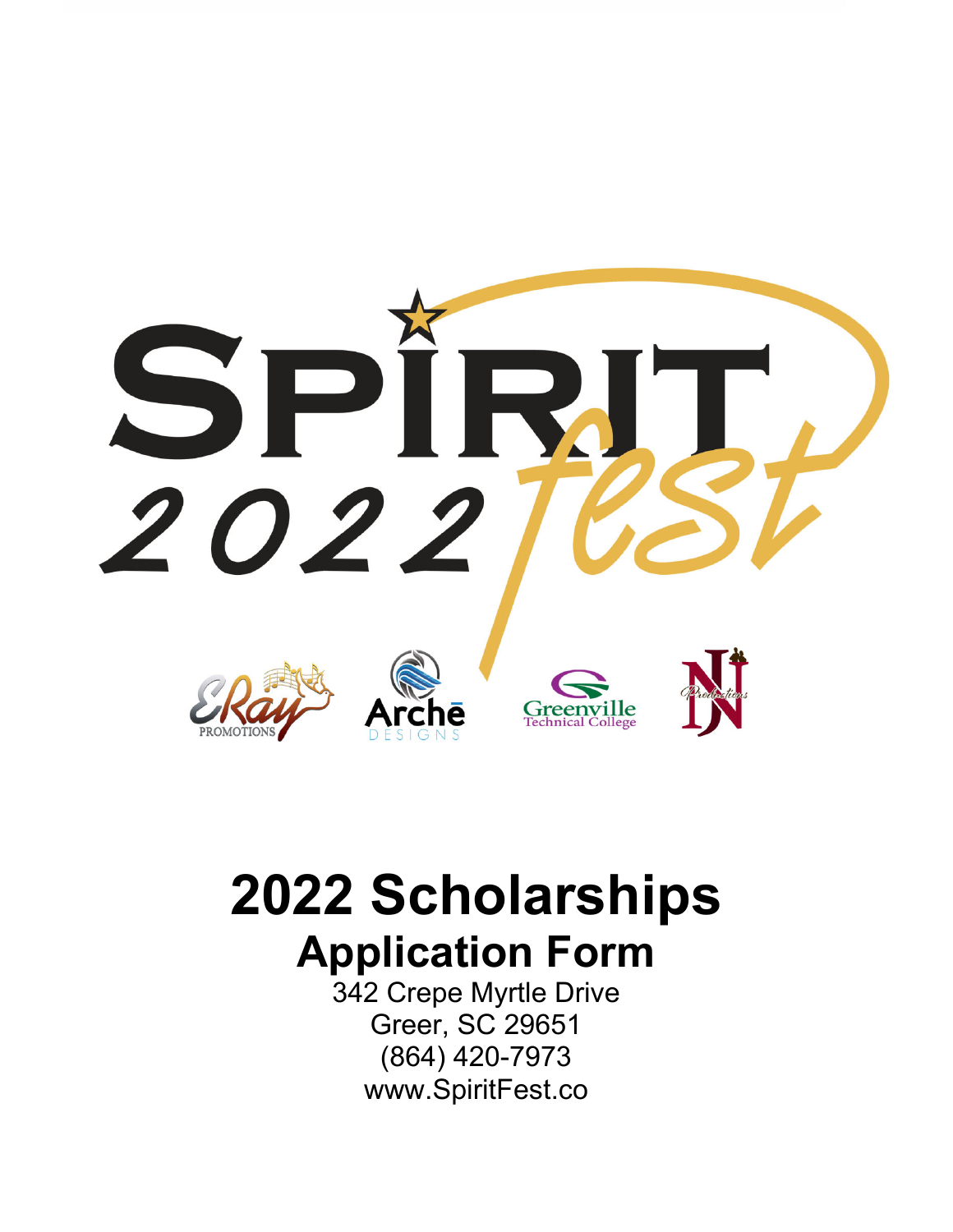

ERay Promotions ● 342 Crepe Myrtle Drive ● Greer SC, 29651 ● 864-420-7973 ● www.SpiritFest.co

ERay Promotions presents the annual Greenville Technical College - James Curtis Harkness Scholarship, Terry Moore SpiritFest Scholarship, Arche Designs - Samuel Moore Laptop Scholarship, NJ Productions / SpiritFest Scholarship, and The CALL ME MISTER Scholarship. These scholarships were established to recognize academic excellence and total leadership qualities of minority students. ERay Promotions, a Gospel concert promotions company located in the Upstate of South Carolina, recognizes thirty years of Gospel Music promotions, as it presents SpiritFest 2022 Labor Day Weekend Celebration on September 4, 2022 at the Bon Secours Wellness Arena. SpiritFest is the longest running yearly concert in the Upstate and one of the largest Gospel concerts in the Southeast.

Greenville Technical College's mission is to provide high-quality learning opportunities at a cost people can afford and at locations, they can reach. Arche Designs is an innovative company that specializes in Professional Website Development and Graphic Design. NJ Productions, LLC provides one-stop promotional services. ERay Promotions sponsors a scholarship benefit program each year and this year in conjunction with SpiritFest, these great organizations will offer scholarships

## **Greenville Technical College 2 - \$1500 scholarships, Terry Moore SpiritFest 1- \$2500 scholarship, Arche Designs - 1 Laptop Computer, NJ Productions - \$600 Scholarship, Call Me Mister – 2 - \$2000 scholarships**

Scholarships will be awarded, September 4th, onstage at the 2022 SpiritFest Concert featuring: **Tye Tribbett • Tamela Mann • Bishop William Murphy • Tim Rogers & The Fellas • The Gospel Legends • Kelontae Gavin • Roy & Relevation** at the Bon Secours Arena in Greenville SC. We believe that you will be excited to attend this year's SpiritFest Concert. Group tickets are available to both SpiritFest Concerts of 10 or more to receive a discounted ticket rate.

To apply - submit the complete application packet to: ERay Promotions Attention: Scholarship Committee 342 Crepe Myrtle Dr. Greer, SC 29651 by August 10, 2022.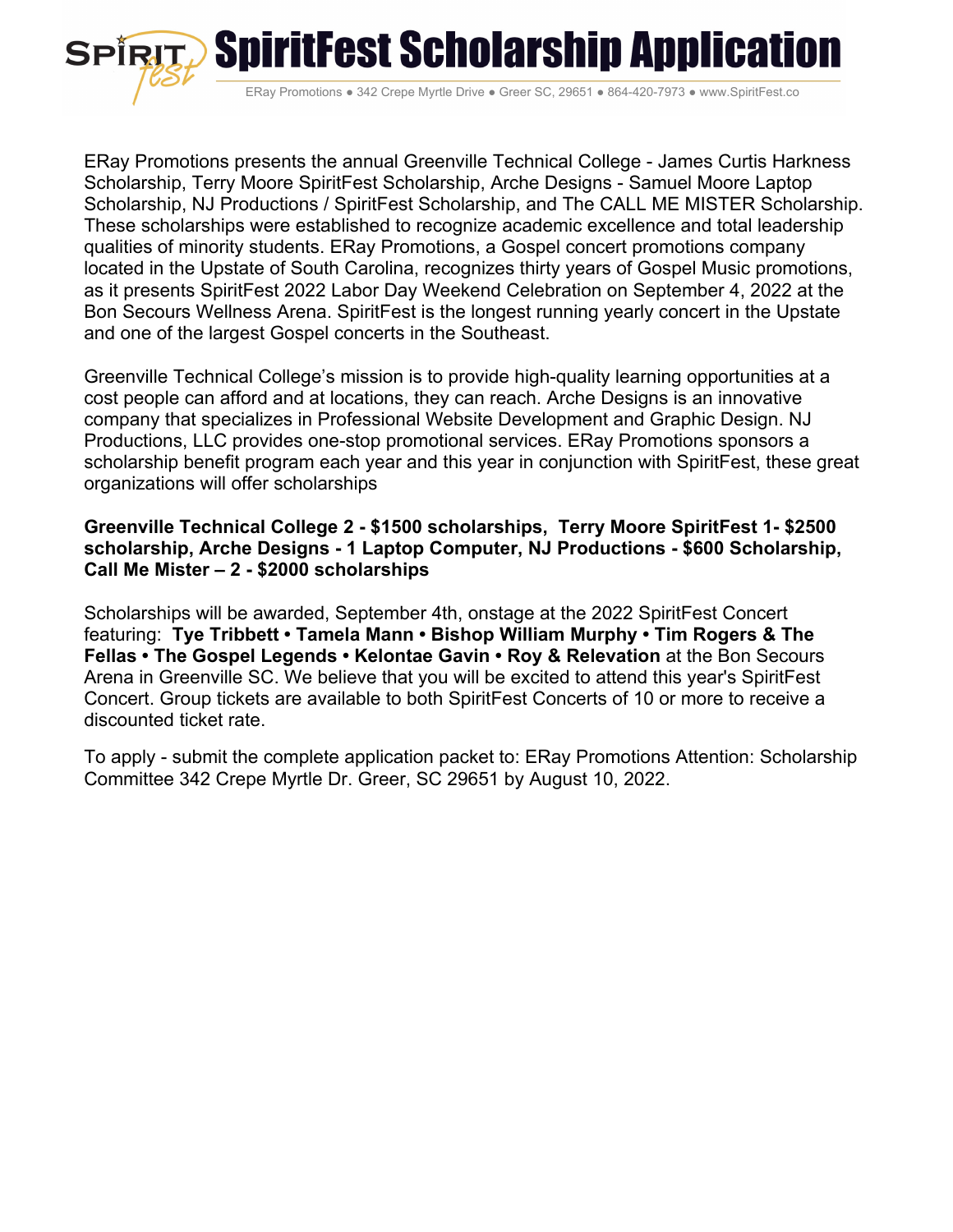

# **Criteria**

*The scholarship criteria is below and applications should be postmarked by August 10th*

- Minority Graduating Senior 2023
- New students, current students or non-traditional students *i.e Part time students/adult seeking an education* (Greenville Technical College only)
- Cumulative G.P.A. of 3.0, 2.5 for Arche Designs *(Must maintain during 2022 / 2023 school year, where applicable)*
- Applicants must be residents of South Carolina & recipients be available to attend the SpiritFest Concert, September 4th to receive the award *(NO exceptions)*; Recipients will receive 3 complimentary tickets to the concert.)
- Acceptance and attendance at an accredited institution of higher education for the 2023 school year before funds are released *(Full-time registration and letter of acceptance)* or enrolled at Greenville Technical College
- NJ Productions Scholarship can be used for books & supplies
- Completion of application along with the following attachments: a) Autobiography (at least 300 words) - Include volunteer activities, leadership experience, extracurricular activities, work experience, honors and special awards. Please provide the committee with any pertinent information which you would like us to consider in reviewing your application.

 b) Three letters of recommendation: one from a person not related to you (i.e., employer, church official) and two from school personnel *(i.e., counselors, teachers, coach)*

c) Photo of applicant *(Color Photo)*

 Copy of your official transcript *(must contain the school seal and be forwarded by your school to)*: ERay Promotions, Attention: Scholarship Committee 342 Crepe Myrtle Dr. Greer, SC 29651

# **Call Me Mister Criteria**

After earning an associate degree at GTC, the MISTER transfers to a participating four-year institution to major in early childhood education, elementary education, or music, art, or physical education for grades K-12.

Greenville Technical College (GTC) works in partnership with other colleges and universities in South Carolina to support the Call Me MISTER program. Four Year Colleges and Universities: **Anderson University Charleston Southern University Claflin University Clemson University** 

**Coastal Carolina University College of Charleston** 

**Columbia College** 

**Lander University Limestone University**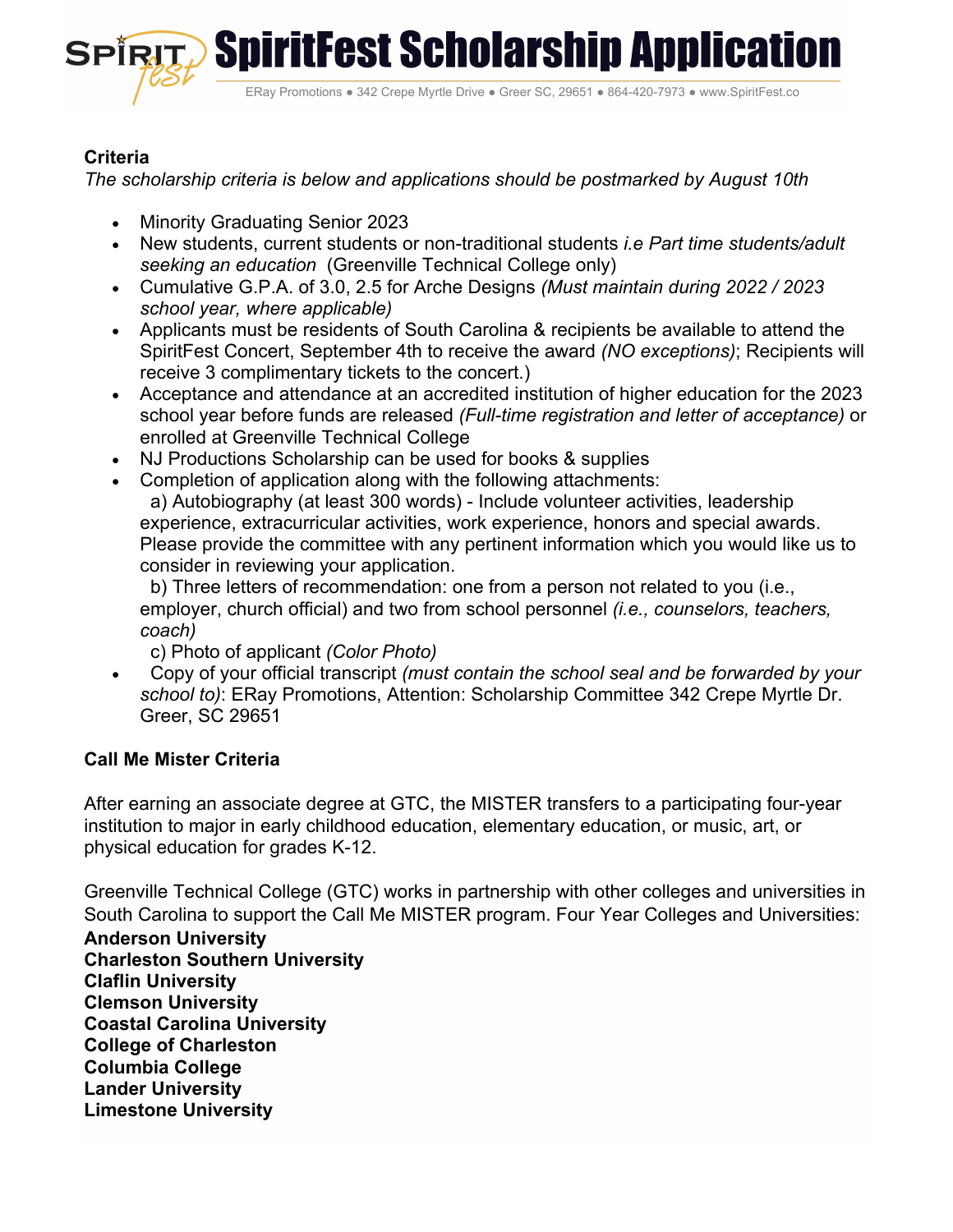

ERay Promotions ● 342 Crepe Myrtle Drive ● Greer SC, 29651 ● 864-420-7973 ● www.SpiritFest.co

**Morris College Newberry College South Carolina State University Southern Wesleyan University University of South Carolina Aiken University of South Carolina Beaufort University of South Carolina Upstate Winthrop University** 

Students participating in GTC's Call Me MISTER program receive

- Academic coaching support to help assure their success
- Financial support for testing, supplies, workshops, and books (\$1,000 stipend)
- A cohort system for social and cultural support

## **Qualifications**

To qualify for the Call Me MISTER program at Greenville Technical College, the student must

- Major in Associate in Arts or Associate in Science.
- **Enroll in curriculum-level courses**
- Be COMMITTED!
- Attain a minimum grade point average of 2.5 before transferring.

After transferring, the student must

- Complete at least 30 credit hours
- Maintain a minimum grade point average of 2.75
- Pass the Praxis 1 Exam (can be taken while at GTC)

#### **Financial Assistance**

When a student transfers from GTC's Call Me MISTER program to one at a four-year institution, the MISTER can receive up to \$7,500 each year in tuition assistance packages. SC Student Loan Corporation and Call Me MISTER are partnering to ensure that all MISTERs can afford a college education by providing loan assistance packages with forgiveness benefits. The forgiveness benefits apply each year that participants teach in a specified South Carolina elementary or middle school.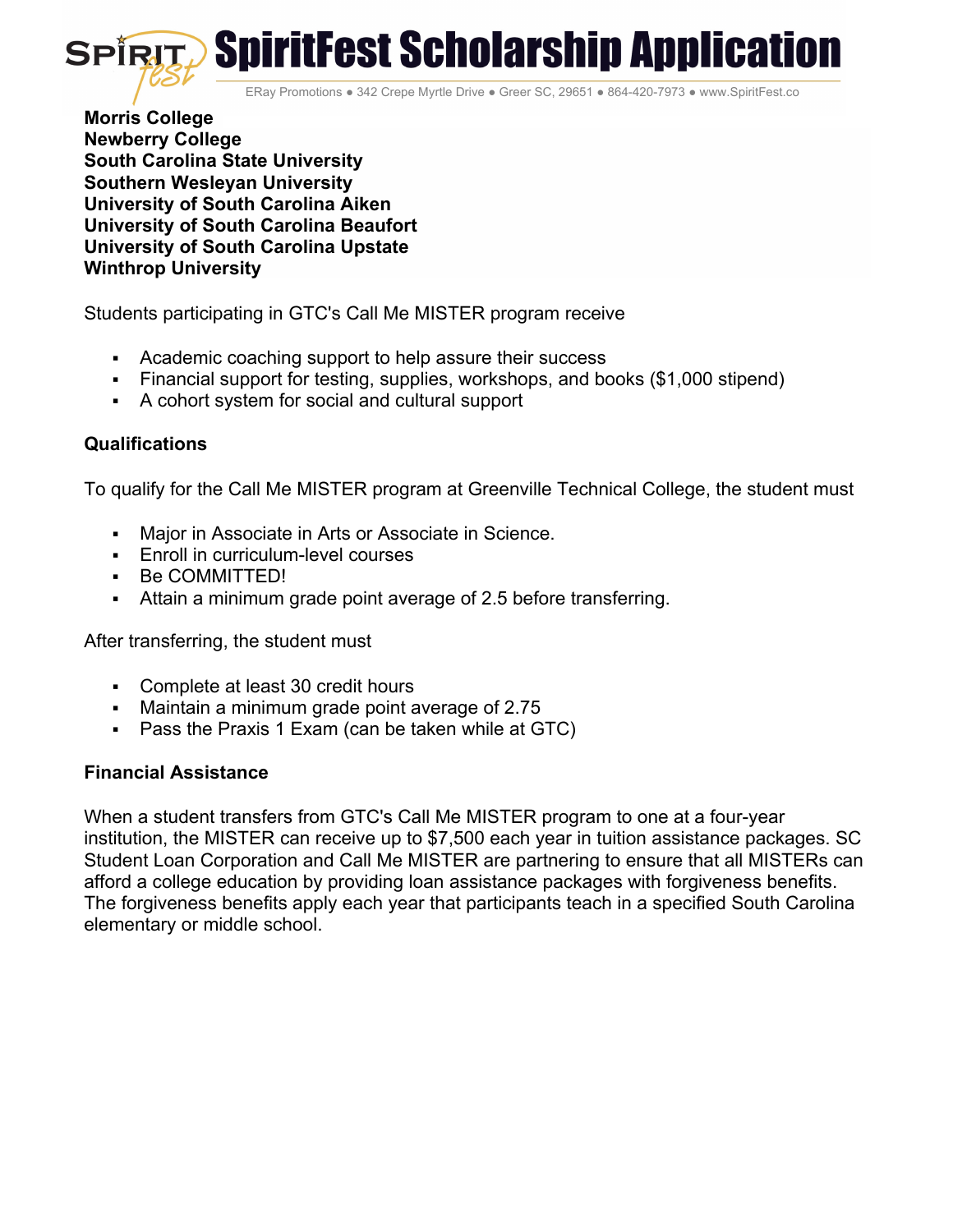

ERay Promotions ● 342 Crepe Myrtle Drive ● Greer SC, 29651 ● 864-420-7973 ● www.SpiritFest.co

# **Scholarship Application**

| <b>Applicant Information</b>                    |                       |         |                     |                    |                                                                                                                                                                                                                                |  |
|-------------------------------------------------|-----------------------|---------|---------------------|--------------------|--------------------------------------------------------------------------------------------------------------------------------------------------------------------------------------------------------------------------------|--|
| Full Name:                                      |                       |         |                     |                    | Date: the contract of the contract of the contract of the contract of the contract of the contract of the contract of the contract of the contract of the contract of the contract of the contract of the contract of the cont |  |
|                                                 | Last                  | First   |                     | M.I.               |                                                                                                                                                                                                                                |  |
|                                                 | Female                |         |                     |                    |                                                                                                                                                                                                                                |  |
| Male                                            | $\Box$                |         |                     |                    |                                                                                                                                                                                                                                |  |
|                                                 | Sex                   |         |                     |                    | Date of Birth                                                                                                                                                                                                                  |  |
|                                                 |                       |         |                     |                    |                                                                                                                                                                                                                                |  |
| Address:                                        | <b>Street Address</b> |         | Apartment/Unit #    |                    |                                                                                                                                                                                                                                |  |
|                                                 |                       |         |                     |                    |                                                                                                                                                                                                                                |  |
|                                                 |                       |         |                     |                    |                                                                                                                                                                                                                                |  |
|                                                 | City                  |         | State (SC required) | Zip                |                                                                                                                                                                                                                                |  |
| Phone:                                          |                       |         | Email               |                    |                                                                                                                                                                                                                                |  |
| <u> 1989 - John Stein, Amerikaansk kanton (</u> |                       |         |                     |                    |                                                                                                                                                                                                                                |  |
| <b>Parent Information</b>                       |                       |         |                     |                    |                                                                                                                                                                                                                                |  |
| Father's First Name                             |                       |         | Father's Last Name  |                    |                                                                                                                                                                                                                                |  |
|                                                 |                       |         |                     |                    |                                                                                                                                                                                                                                |  |
| Mother's First Name                             |                       |         |                     | Mother's Last Name |                                                                                                                                                                                                                                |  |
| <b>Social Media</b>                             |                       |         |                     |                    |                                                                                                                                                                                                                                |  |
|                                                 |                       |         |                     |                    |                                                                                                                                                                                                                                |  |
| Facebook                                        |                       | Twitter |                     | Instagram          |                                                                                                                                                                                                                                |  |
| <b>Current School Information</b>               |                       |         |                     |                    |                                                                                                                                                                                                                                |  |
|                                                 |                       |         |                     |                    |                                                                                                                                                                                                                                |  |
| <b>Current School</b>                           |                       |         | Cumulative G.P.A.   |                    |                                                                                                                                                                                                                                |  |
| <b>College Information</b>                      |                       |         |                     |                    |                                                                                                                                                                                                                                |  |
| College Name                                    |                       |         |                     |                    |                                                                                                                                                                                                                                |  |
|                                                 |                       |         |                     |                    |                                                                                                                                                                                                                                |  |
| Intended Major<br><b>Intended Minor</b>         |                       |         |                     |                    |                                                                                                                                                                                                                                |  |
| <b>Career Goals</b>                             |                       |         |                     |                    |                                                                                                                                                                                                                                |  |
|                                                 |                       |         |                     |                    |                                                                                                                                                                                                                                |  |
|                                                 |                       |         |                     |                    |                                                                                                                                                                                                                                |  |
|                                                 |                       |         |                     |                    |                                                                                                                                                                                                                                |  |
| I am applying for the following scholarship (s) |                       |         |                     |                    |                                                                                                                                                                                                                                |  |
|                                                 |                       |         |                     |                    |                                                                                                                                                                                                                                |  |

 **James Curtis Harkness Scholarship (2) \$1500** (2022 Graduate, Existing Student or Adult beginning in the Spring 2023)  **Terry Moore / SpiritFest \$2500** (2023 Graduate; College of your choice)  **Arche Designs / SpiritFest Laptop Computer** (2023 Graduate)  **NJ Productions / SpiritFest Scholarship** (2023 Graduate)

 **Call Me Mister / SpiritFest Scholarship (2) \$2000** (2023 Graduate)

*Refer to Criteria & then check only scholarships for which you are eligible. Thanks*